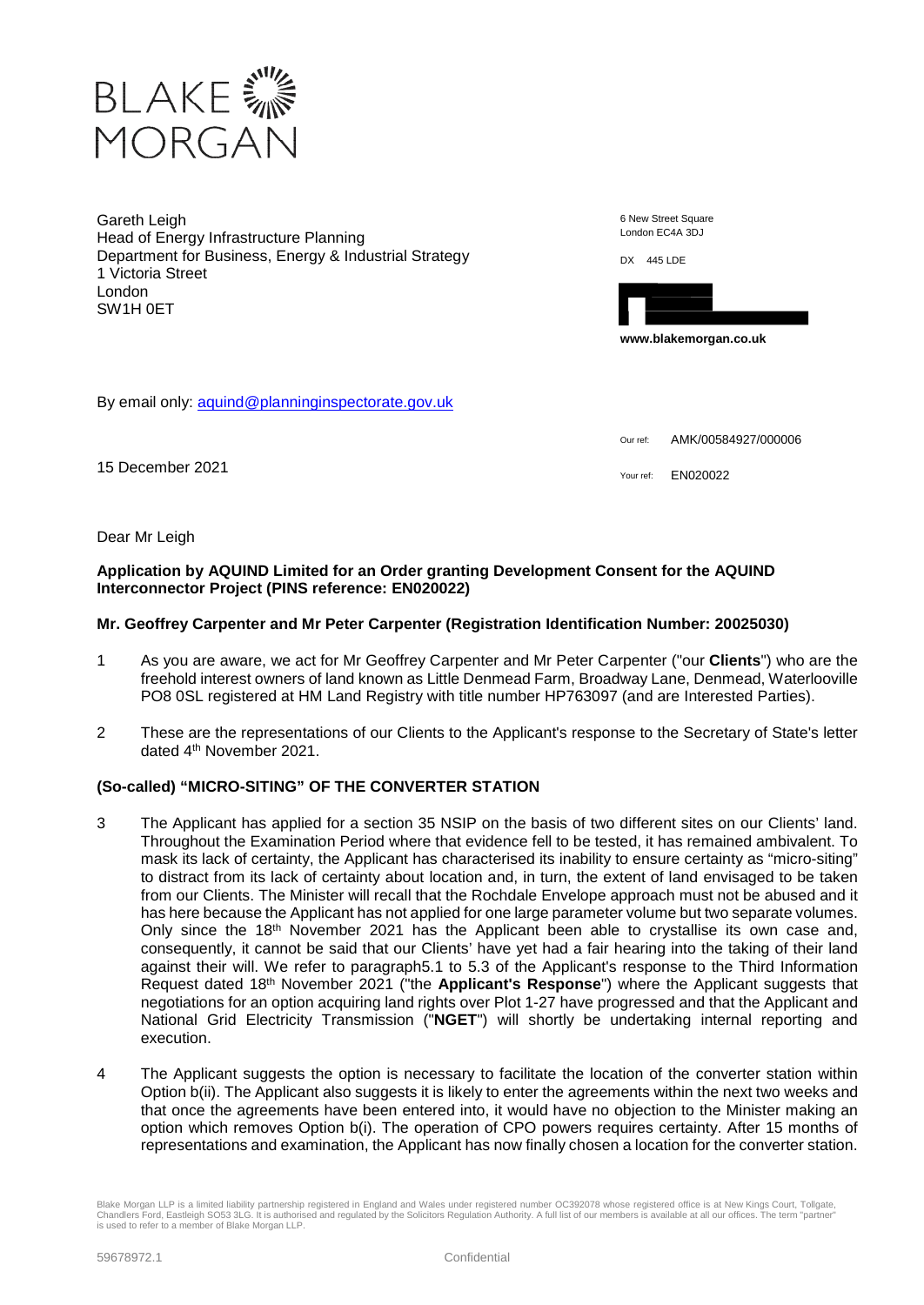At the same time, it did not give the Examining Authority ("the **ExA**") the opportunity to carefully scrutinise this (now) identified location. The Planning Act 2008 ("**PA 2008**") requires the Minister himself to now carefully consider the evidence for taking of our Clients' land against their will but does so now without the benefit of an ExA Report. The Minister therefore cannot sanction this as it would be in breach of CPO safeguards as different considerations would apply to each location put forward by the Applicant. For example, Option B(ii) now requires the removal of landscaping along the Eastern boundary that remains ensured by the planning permission for the Western Extension to the Sub-Station to be in situ on the basis of an environmental impact assessment in light of the setting of the AONB West of the buildings and also of local effects on (for example) our Clients. The result of the location of B(ii) is that required landscape provisions for EIA purposes remain not evaluated by the Applicant.

- 5 At paragraph 5.6 of the Applicant's Response, the Applicant suggests it has made mistakes in references in the draft DCO which Applicant intends to correct during the period for corrections following the making of any DCO. The Applicant's proposal indicates that it recognises a need to change its draft DCO. The Applicant is not entitled to change the draft DCO and has numerous opportunities during the ExA period to do so. We remind the Minister that CPO safeguards require that our Clients have sight of DCO terms relied on before consideration by the Minister because that is the draft instrument relied on to take their land against their will. The Minister is therefore not entitled to permit the Applicant to make its suggested corrections other than to refuse the grant of the DCO. To grant a DCO on the basis of changes made to it that a person has not had the opportunity to scrutinise would be evidently not fair to a person whose land is desired to be taken against their will.
- 6 At paragraph 5.4 of the Applicant's Response, it confirms it has provided *two* versions of the draft DCO one including the use of fibre optic cables and the other not. We remind the Minister that it is unlawful to include a provision that provides for fibre optic cables that are not exclusively related to electricity bearing cables and the Convertor Station that are within the scope of the section 35 Direction. To make any provision for other fibre optic cables is ultra vires under the PA 2008.
- 7 Other changes to the DCO submitted in response to Minister's second information request have not been included in the two versions of the DCO the Applicant has now submitted. The Applicant goes on to suggest it does not have any objection to any or all of the amendments being included in any Order made by the Minister. We remind the Minister of our Clients' version of the draft DCO **[REP8-105]** submitted to assist the ExA at Deadline 8 of the Examination and which we forwarded to the Minister on 12 July 2021. We also refer the Minister to our Clients' Protective Provisions **[REP8-108]** (the provisions of which align with precedent DCOs) and our Clients' DCO Obligation **[REP8-095]** which were also submitted at Deadline 8 of the Examination. These documents were all provided by our Clients during the Examination and our Clients have consistently maintained to the Minister they remain fit for purpose. The aforementioned documents remain unchanged since the Examination.

# **NATIONAL PLANNING POLICY FRAMEWORK (2021)**

- 8 There is a watercourse that traverses our Clients' land and over which it is envisaged by the Applicant to construct development comprised of a permanent accessway and supporting infrastructure but in relation to which there remains no evidence, and no evidence that has been carefully scrutinised to objectively justify its ongoing presence after the event of the conclusion of construction works. This is surprising. Section 4 of the Applicant's Response addresses its assessment of flood risk. It asserts that its original Flood Risk Assessment and the Sequential Test Addendum **[REP1-158]** to its FRA adequately applies the flood sequential test. This is not correct with regard to our Clients' land.
- 9 As the Applicant itself (properly) confirms in paragraph 1.1.1.4 of the Sequential Test Addendum **[REP1- 158]**, both the provisions of the NPPF and EN-1 apply to the application of the flood sequential test. But since then the national guidance of the NPPF (2021) has been radically changed in respect of flood risk.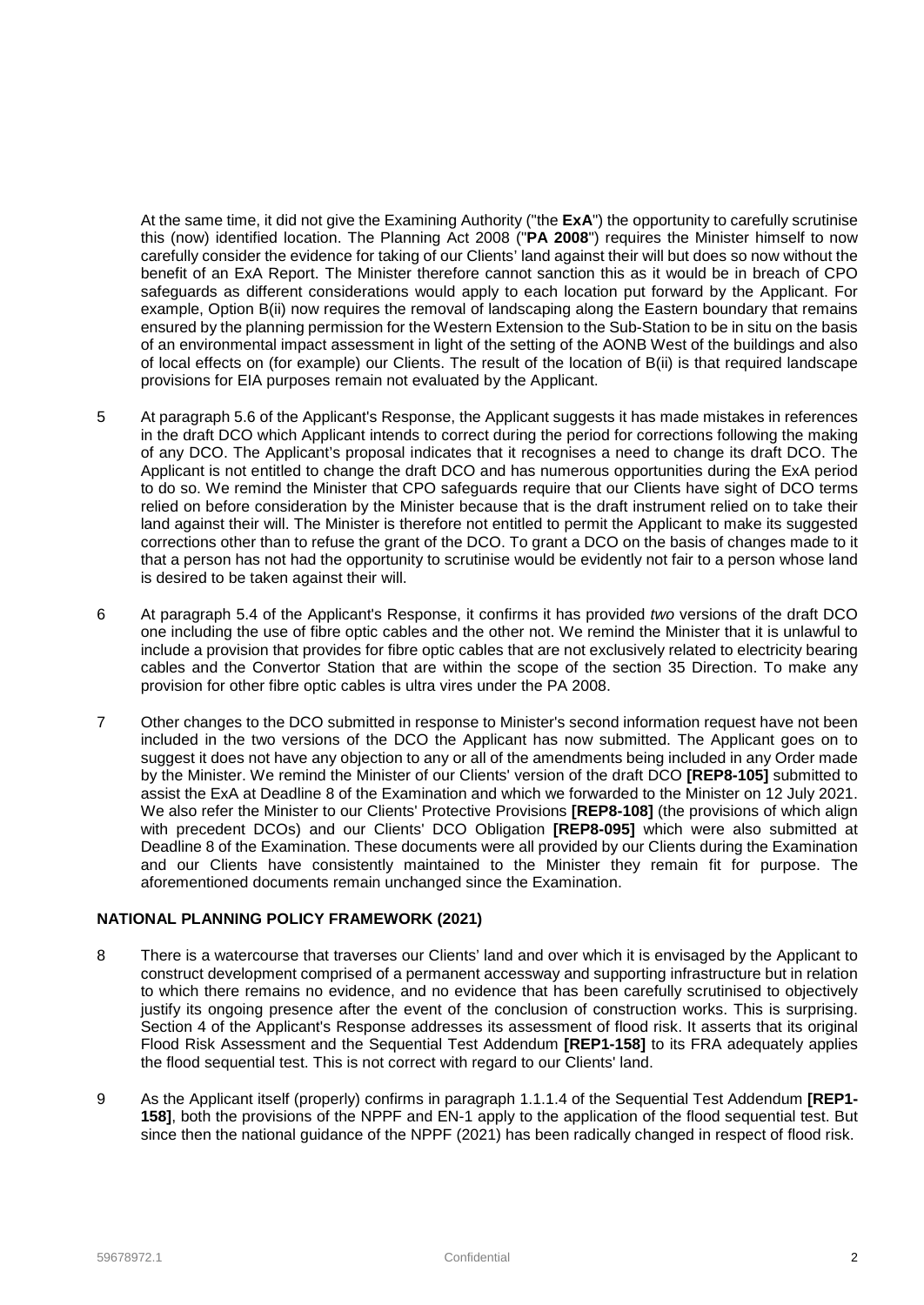- 10 The Sequential Test Addendum **[REP1-158]** provided by the Applicant only extends to consider the Landfall ORS building and therefore the Applicant's Response in respect to that document cannot be used to apply to our Clients' land which is situated some considerable distance from the ORS. Paragraph 1.1.1.3 of REP1-158 asserts: "*This Addendum confirms that the Sequential and Exception Test is passed*  for the Proposed Development for the Landfall ORS. The principles and assessment of the Sequential *and Exception Test, set out in the FRA (APP-439) for the Onshore Cable Corridor and Converter Station, remain unchanged and valid, and are therefore not considered further within this Addendum*".
- 11 Document reference APP-439 entitled "*Environmental Statement Volume 3 –Appendix 20.4 Flood Risk Assessmen*t" is therefore (based on the Applicant's explanation above) to be treated as the document that is asserted to consider our Clients' land. But it does not. Nor does it do so with respect to the application of the flood sequential test.
- 12 Document reference APP-439 (dated 14 November 2019) contains a section relating to the application of the flood sequential test (on page 20). However, it contends that it has only applied the flood sequential test to one part of the red line area – the ORS. This is most surprising. It also accepts that our Clients' land remains not yet evaluated for the risk from flooding from the envisaged development. The flood sequential test in APP-439 (see section 3.3) has not been applied to our Clients' land on which the converter station is proposed to be located.
- 13 This failure to assess our Clients' land is a critical omission and breaches the requirements of policy.
- 14 This is because paragraph 162 NPPF 2021 states:

*The aim of the sequential test is to steer new development to areas with the lowest risk of flooding from any source. Development should not be … permitted if there are reasonably available sites appropriate for the proposed development in areas with a lower risk of flooding. The strategic flood risk assessment will provide the basis for applying this test. The sequential approach should be used in areas known to be at risk now or in the future from any form of flooding*. (our emphasis added).

- **15** Nowhere in APP-439 is there *any* evidence or analysis or evaluation to demonstrate how the requirements of paragraph 162 NPPF 2021 have been satisfied, and whether or not the flood sequential test has been passed, **in relation to the choice of the site for the converter station itself or the permanent use of an accessway road across a watercourse crossing diagonally our Clients' land.**
- 16 As paragraph 162 NPPF 2021 states, development **should not be … permitted** if there are reasonably available sites appropriate for the proposed development in areas with a lower risk of flooding. The proposed development with respect to our Clients' land is the construction of the converter station and the permanent situation of an access way over their land. There is no analysis as to what other sites the Applicant considered in flood risk terms to prove that our Clients' land is indeed a site at the lowest risk of flooding for the proposed location of the converter station. There is no evidence of what catchment area the Applicant used in flood risk terms that led it to conclude that our Clients' land is an area of the lowest risk of flooding from all sources of flooding (the opening sentence of paragraph 162 NPPF). We consider this an important and relevant matter of national guidance required to be evaluated by the Minister under section 104 of the PA 2008 but that he has no evidence to carefully scrutinise. Therefore, this demonstrates a refusal of consent for the proposal in the absence of that evidence.
- 17 The construction of the converter station and the permanent accessway over our Clients' land is new development. The reference to "areas" means that it is not the case from July 2021 that, where a site is in 'flood zone 1', a developer does not need to look at other better sites in terms of lower flood risk in flood zone 1, that is, areas at less risk of flood in what was previously described as 'flood zone 1'. In other words, the flood sequential test is not passed just because a new development is on a site located in flood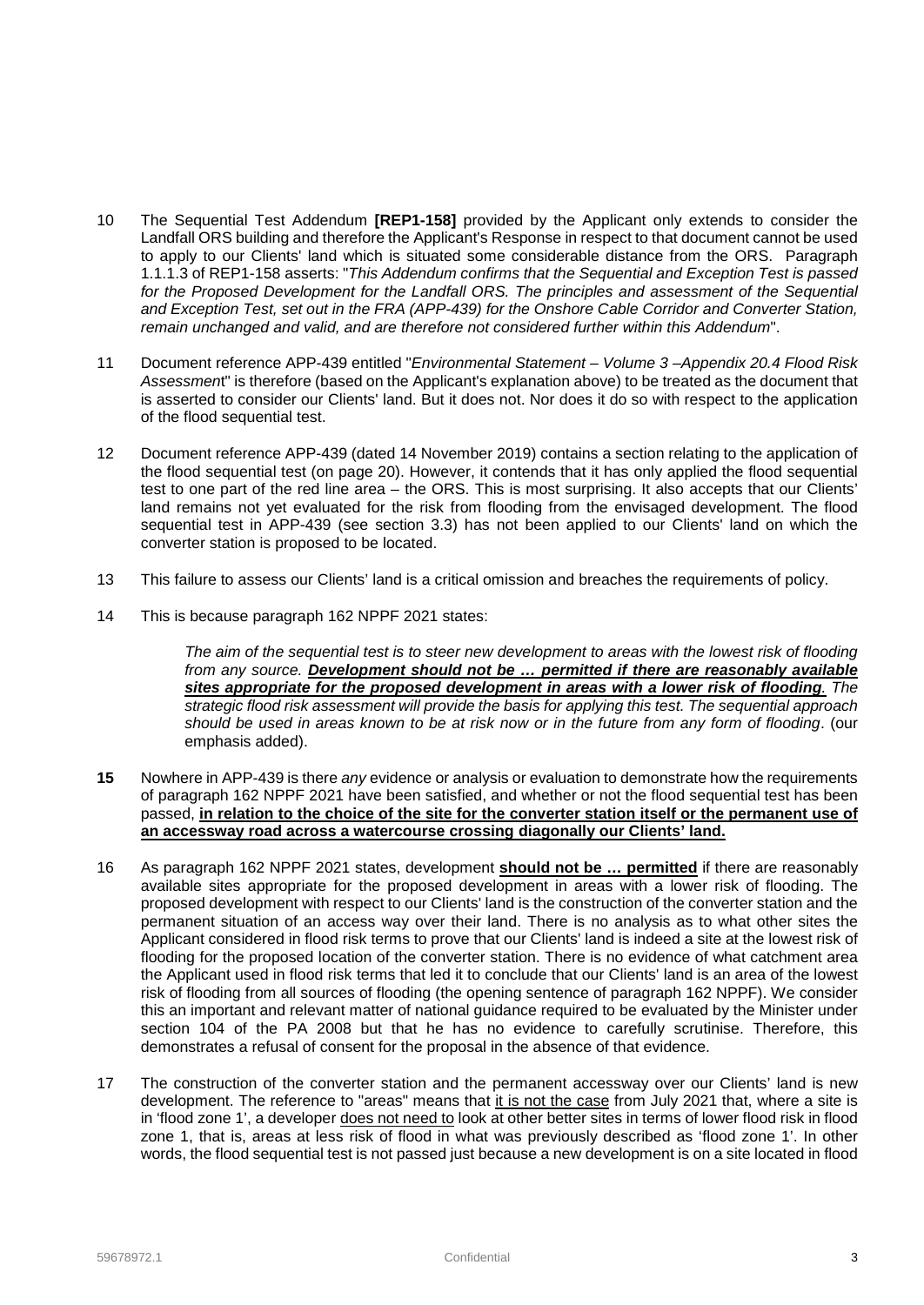zone 1. The focus and relevant gauge of the changed national guidance is now on **areas** and not flood zones (this was an amendment to paragraph 163 of the NPPF in July 2021, which the Applicant's Response did not identify), which captures any size of land (– it is not those or those described as a 'flood zone').

- 18 Furthermore, the requirement in paragraph 162 NPPF 2021 is that when applying the flood sequential test, the 'area' selected must be **of the lowest flood risk**. This is not the same as having a low flood risk per se. In order to assess whether a site is at "lowest risk of flooding from any [other] source", best available information on present and future risk should be consulted, including the SFRA and EA/LLFA data. 7-018 of the current PPG includes: "*According to the information available, other forms of flooding should be treated consistently with river flooding in mapping probability and assessing vulnerability to apply the sequential approach across all flood zones*". Table 1 identifies that flood zone 1 is where the annual probability of river/sea flooding is "less than 1 in 1,000". Thus, at the present time, the objective is to demonstrate that a site does not have a 1 in 1,000 annual probability (or worse) of flooding from any source (or that there is no evidence to suggest that the site has any such risk). If this objective can be achieved, flood-risk experts should prepare a report explaining why, and if this is accepted by the LPA, there will be a robust basis for not conducting a sequential assessment and for resisting any judicial review complaining about its absence. None of this analysis has been provided by the Applicant in relation to the proposal to locate the converter station, or a permanent accessway road, on our Clients' land.
- 19 Even if an area is chosen for the converter station, or for permanent accessway road, in flood zone 1, the Applicant must still apply the flood sequential test to prove that that particular area is at the lowest flood risk and that there are no other areas within flood zone 1 with a lower flood risk. This has not been done in relation to our Clients' land for the location of the proposed converter station. The Applicant has not looked at sequentially preferable sites to our Clients' land for the proposed local of the converter station. There is no evidence nor analysis of such evidence to enable the Minister to lawfully evaluate whether the NPPF(2021) has been complied with.
- 20 The Applicant's Response in section 4 of that document is therefore flawed in two respects. Firstly, the Applicant has completely missed the point we have been making, which is that the flood sequential test needs to be applied to justify the location of the converter station as new development. The Applicant has not applied the flood sequential test to our Clients' land in either its previous or the current submissions. Secondly, section 4 of the Applicant's Response reflects a fundamental misunderstanding of how the flood sequential test works and needs to be applied. Instead, section 4 of the Applicant's Response seeks to misdirect the Minister's attention to the requirements of the NPPF to look at all sources of flooding.
- 21 The Applicant has therefore not demonstrably satisfied the flood sequential test with respect to the selection of our Client's land for the proposed converter station.

# **NORTH PORTSEA ISLAND COASTAL DEFENCE SCHEME**

### *PCC Report Recommendations*

- 22 We refer to the paragraph 7.11 of *PCC and Coastal Partners Risk Report Impacts of the AQUIND project on the scheme* dated 11 August 2021 ("the **PCC Report**"), which sets out the Coastal Partners responses to the Applicant's proposed solutions.
- 23 With regard to Compounds 3, 4 & 5: site access, welfare, material and equipment storage, the PCC Report states that the *Applicant* (not PCC) should: *"re-programme their works to avoid the NPI occupation periods rather than force the NPI works to cease."* However, this has not been secured. The Applicant's Response summarises information provided in an updated Memorandum of Understanding ("the **MoU**") which indicates delays to the NPI scheme (for the protection of PCC citizens and property from risk of flood inundation) will occur and suggests the temporary reorientation of the compounds. This is, therefore,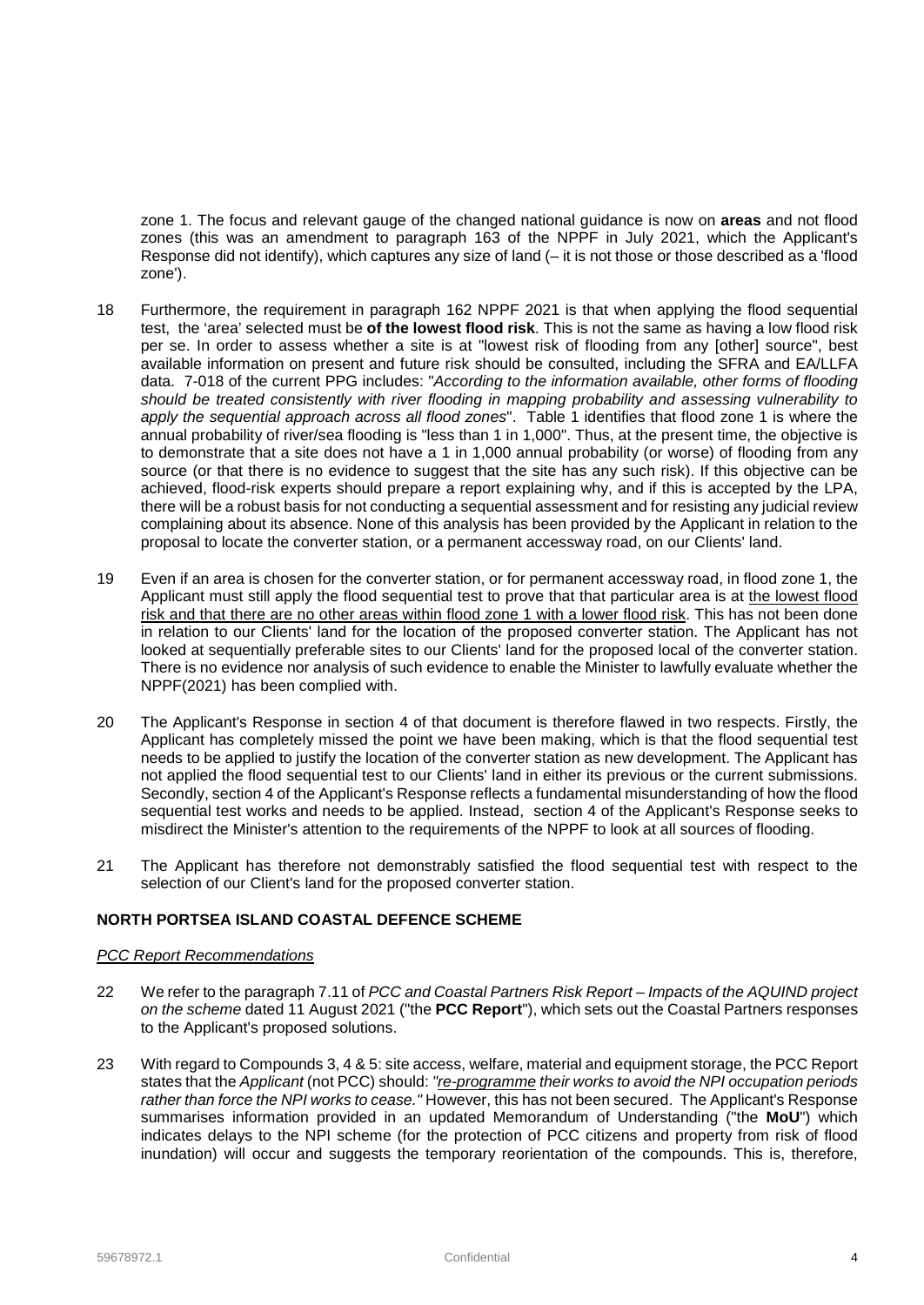confirmation that the Applicant's scheme (of approved) will result in and cause delay to the delivery of the coastal defence scheme, putting Portsmouth's citizens lives and property at ongoing risk from inundation. The public interest in the protection of those citizens and property is relevant and important, and weighs heavily in favour of a refusal of consent under section 104.

- 24 At paragraph 3.6.2 of the Applicant's Response (in relation to CP Compound 3), the Applicant suggests a maximum overlapping duration of 2 weeks. Further, at paragraph 3.6.3 of the Applicant's Response, which relates to CP Compound 4, the Applicant suggests the temporary reorientation of CP Compound 4 to accommodate the construction of the Proposed Development rather than re-programming the works. The Applicant also acknowledges an estimated 12 week overlap period between the Proposed Development and the NPI scheme in relation to Compound 4. Additionally, at paragraph 3.6.4 of the Applicant's Response, which relates to CP Compound 5, the Applicant suggests temporary reorientation of CP Compound 5 to accommodate the construction of the Proposed Development rather than revising its timetable whilst acknowledging an estimated 17-week overlap between the two schemes. The Applicant's response has, therefore, failed to address the concerns raised by the PCC Report. Furthermore, it is not clear from the Applicant's Response what temporary reorientation would involve and whether this could lead to further delays of the necessary NFI scheme putting Portsmouth's citizens lives and property at ongoing risk.
- 25 Paragraph 10.12 of the PCC Report highlights the proposed timescales for confirming a programme conflict and references agreeing Method Statements. This leaves the NPI scheme at risk as well as the PCC citizens and property. This is due to seasonal working restrictions, time required for site set-up, and the nature of the work, where certain elements must be finished in their entirety to maintain adequate flood protection. We also note that clause 3.2 of the draft Co-operation Agreement requires the parties to use *reasonable endeavours* to agree a Method Statement within 20 working days of provision by the Applicant and where any Method Statement has not been agreed within 30 working days (of the date of its provision) either party may refer any dispute to an Expert. Under clause 7.2.3, the Expert then has to give the parties 10 working days notice of their appointment during which submissions can be made. The process then allows for responses 5 working days thereafter before the Expert is required to make a decision within 15 working days of receipt of counter submissions. Whilst we understand that a contract might contain a dispute resolution mechanism, were this process to be followed by the partiers, it would likely lead to further delay to the delivery of the NPI scheme, again putting Portsmouth's citizens lives and property at risk of inundation whilst there remains no pressing need for an electricity cable that still requires consents from the French authorities.
- 26 The PCC Report also suggests the Applicant should pay all associated costs with delays which if programming cannot be resolved, including re-applying for planning condition approval or marine licence variations and any associated delays. This is evidence that the Applicant is placing its scheme as having more importance than a coastal flood defence scheme designed to protect lives and property. We struggle to see the public interest in such a hierarchy. This is also evidence that the Applicant accepts that its scheme will delay the flood defence scheme. It is also noted that clause 5.6 of the draft Co-operation Agreement provides that the Applicant must reimburse PCC and/or Coastal Partners for additional costs which are incurred as a result of its works being carried out within any of the overlapping areas. We make the same points as above in terms of delay and allocating less importance to a flood defence scheme. We note there is no specific reference made by the Applicant in the draft Co-operation Agreement to the costs of re-applying for a planning condition or a marine licence as requested in the PCC Report.
- 27 Paragraph 11.2 of the PCC Report suggests that any delay to or risk of the NPI scheme failing to reach completion gives rise to risk of flood events and the damage associated with such events, both financial and health- related, including potential loss of life. The PCC Report explains that in the event of there being an insoluble programme conflict, the NPI scheme should, in light of the continuing existing risk to the public take precedence, and they would want to see a clause within any Cooperation Agreement to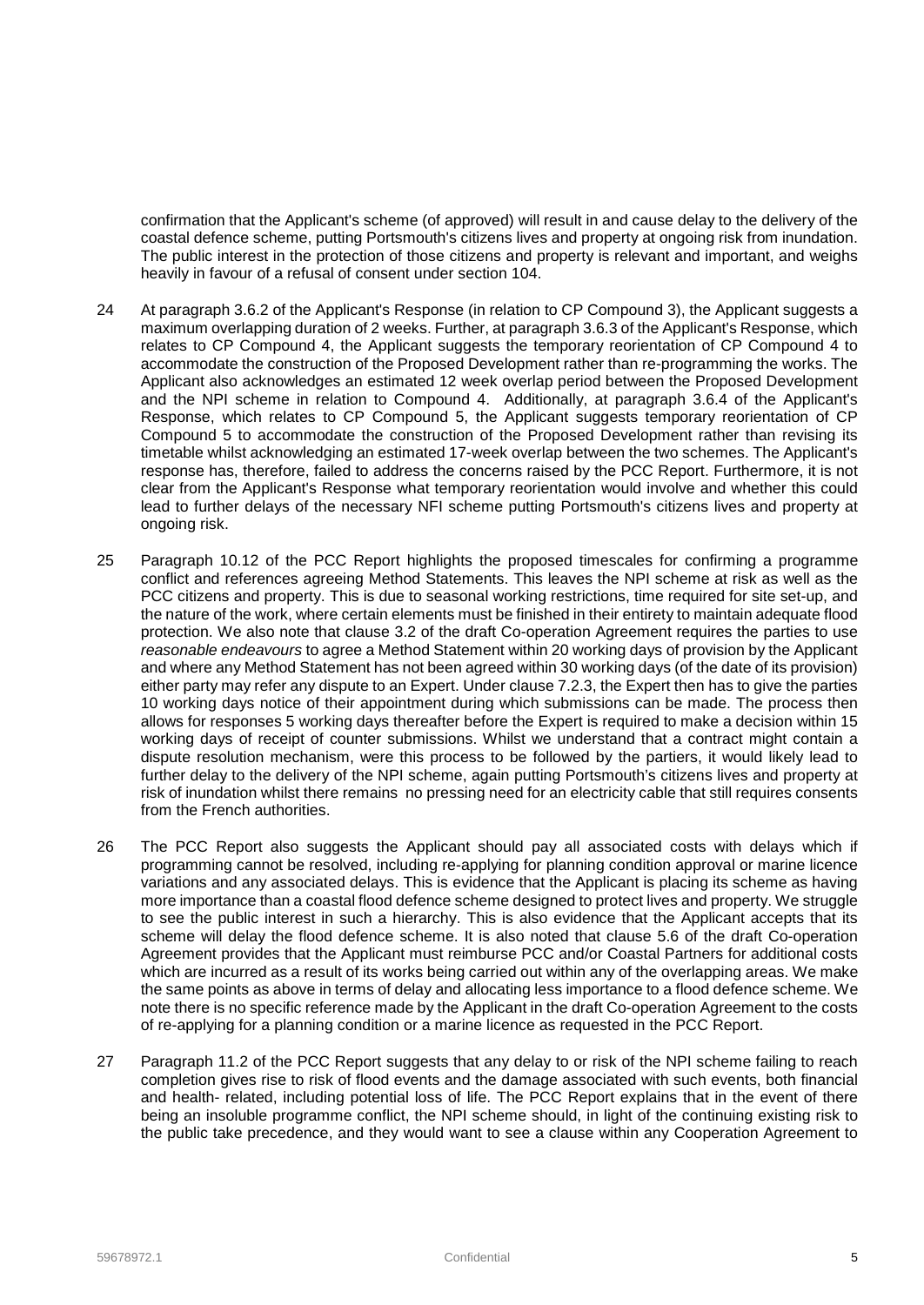this effect. The Applicant's revised draft Co-operation Agreement contains no such provision to ensure the concerns raised in the PCC Report are adequately protected against.

28 The Applicant has therefore failed to incorporate the recommendations of PCC's Report.

#### *Memorandum of Understanding & draft Co-operation Agreement*

- 29 With regards to the updated MoU provided by the Applicant which, as explained above, forms the basis of the Applicant's suggestion the two schemes can be carried out in parallel provided cooperation between the parties is adopted, we remind the Minister of PCC and Coastal Partners comments at paragraph 4.5 of the PCC Report where PCC correctly point out that the *"Memo is a unilateral statement of Aquind's views"*.
- 30 The revised MoU issued by the Applicant acknowledges in its Introduction that *"the objective of this Memo is to reach a point where AQUIND and Coastal Partners are content to enter into a Works Co-operation Agreement."* The MoU is therefore not binding, has no legal basis, and cannot be treated as a document that confirms the PCC are happy with its terms. It not, in reality, reflective of any "understanding" between the Applicant and the PCC in this regard. It is a misleading label.
- 31 The Applicant goes on to confirm in the MoU's Introduction that the information provided in the MoU is based on *"the indicative programmes for both projects available at the time (11 November 2021)… The duration of AQUIND works provided below represents the maximum duration of the works in the whole of an overlapping area."* The Applicant therefore simultaneously admits its programme is indicative but suggests the timescales it provides in the MoU are the *"maximum"* for overlapping areas.
- 32 However, the timescales the Applicant suggests are the *"maximum"* for works in overlapping areas is not represented in the current draft of the proposed Co-operation Agreement. We draw the Minister's attention to section 3.1 of the draft Co-operation Agreement which says:

*"Prior to the submission of any Method Statement by the Undertaker to CP pursuant to Clause 3.2 below the Undertaker shall inform CP of the intended date for the commencement and the anticipated duration of the Undertaker's Works in any Overlap Area and request CP to confirm: [..] during the anticipated period of the Undertakers Works and within not more than 10 Working Days of any such request CP shall confirm the CP Works which it anticipates will be undertaken and/or will be located in the relevant Overlap Area during the anticipated period of the Undertaker's Works and provide drawings showing the location of such works.* 

The definition of the *"Undertaker's Works"* within the Co-operation Agreement includes reference to the defined term *"Authorised Development"* which means the scheme for which the Applicant is seeking the grant of the DCO by the Minister. Therefore, the effect of clause 3.1 is, firstly, to confirm that the duration of the Applicant's proposed works to the compound areas is *"anticipated"* only in relation to the compounds and secondly to give effect to the Proposed Development on the terms currently before the Minister. We suggest this is a deliberate attempt by the Applicant to allow it to implement its own scheme in favour of the NPI within timescales of its own choosing whilst pretending to work collaboratively with PCC and Coastal Partners under the cloak and guise of the draft Co-operation Agreement.

33 Additionally, we refer the Minister to Clause 3.2 of the draft Co-operation Agreement which says:

*"Subject to Clause 3.4, not less than 3 months prior to the intended date of the commencement of the Undertakers Works in any Overlap Area the Undertaker shall provide CP with a Method Statement confirming the Undertaker's proposals for the Undertaker's Works and the CP Works to be carried out within the relevant Overlap Area ."*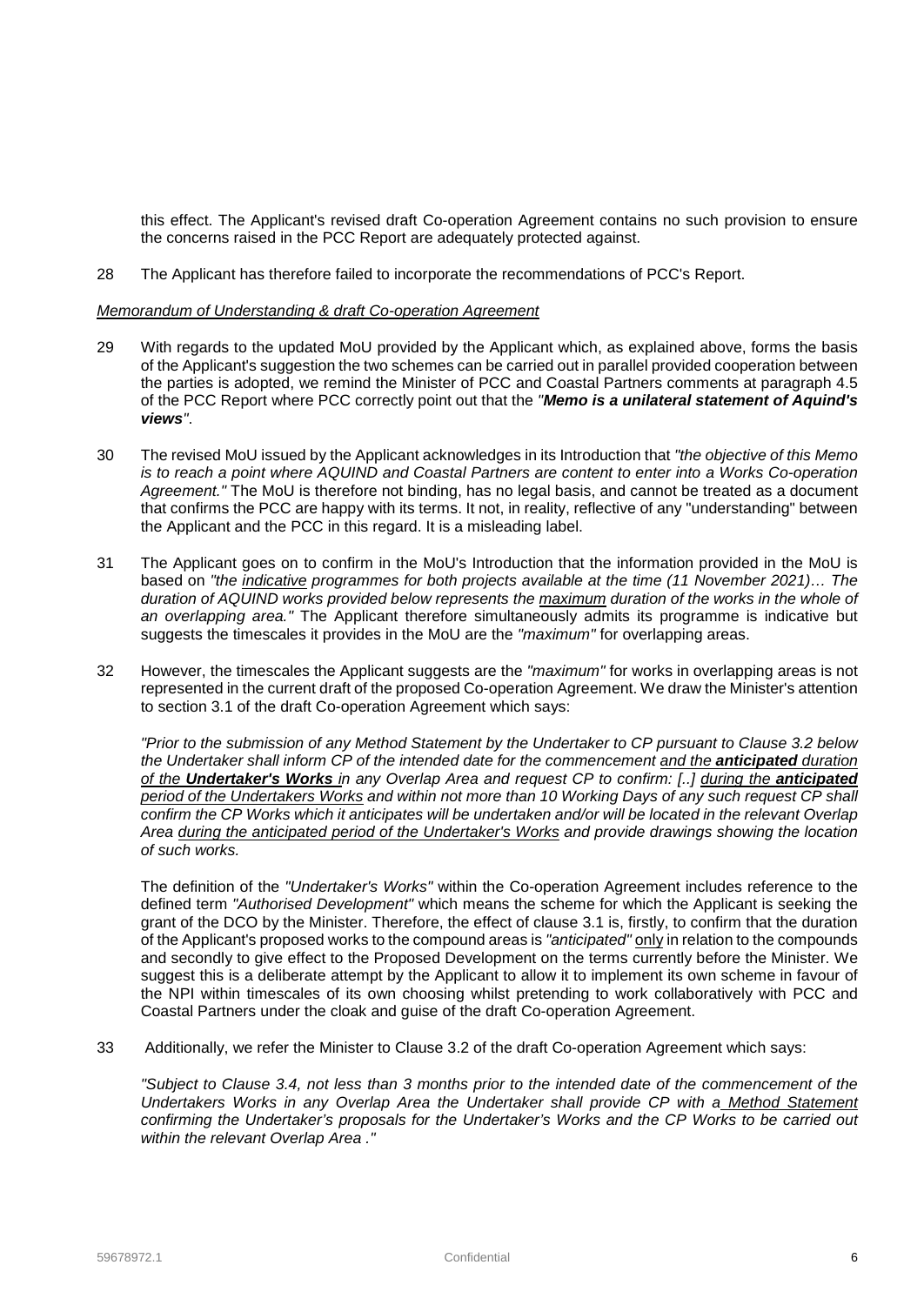Part (c) of the Co-operation Agreement's definition of "*Method Statement"* explains the term means: *"details of the estimated programme for the undertaking of the Undertaker's Works and the CP Works within the relevant Overlap Area including the programme for the reconfiguration of any CP Works work compound areas;".*

This definition therefore confirms that the programme for the Applicant's works in the compound areas will be estimated only. Again, we suggest this has been done deliberately by the Applicant to allow it to implement its own scheme in favour of the NPI within timescales of its own choosing under the pretence of cooperation with PCC and Coastal Partners.

34 We also refer the Minister to clause 4.1 of the draft Co-operation Agreement which says: *"the Memorandum of Understanding identifies indicatively proposals for the Undertaker's Works and the CP Works to be carried out within the relevant Overlap Areas;* 

*[…]*

*4.1.3 the proposals for the Overlap Areas detailed in the Memorandum of Understanding may form part of the Method Statement to be agreed in relation to the relevant Overlap Areas in the future (but not are not required to do so)."*

This clause therefore confirms that any proposals put forward by the Applicant in the MoU are indicative only and any proposals contained therein are not required to form part of the Co-operation Agreement. As explained above, the contents of the MoU is non-binding by its very nature. The proposed drafting of the Applicant affords it the flexibility to omit the proposals set out in the MoU (which already fails to meet the requirements of PCC and Coastal Partners in the PCC Report). This shows the Applicant is using the MoU and Co-operation Agreement as means of giving the appearance to the Minister that it is working collaboratively with PCC and Coastal Partners when on careful scrutiny it is not. The Minister should consider the true effect of the proposed agreement put forward by the Applicant as we have outlined because this is also relevant to the question of deliverability and, in turn, whether the Applicant can justify the taking of our Clients' land against their will. As in the *Prest* case (to which we have referred before), any reasonable doubt is required to be exercised in favour of the landowner, our Clients.

- 35 Furthermore Clause 5.6 of the draft Co-Operation Agreement says: *"The Undertaker agrees to reimburse the Council and/or CP additional costs which are reasonably and properly incurred by them in connection with the CP Works as a consequence of the Undertaker's Works being undertaken within any of the Overlap Areas (for the avoidance of doubt including costs incurred by the Council and/or CP by reason of the CP Works being delayed as a consequence of the Undertaker's Works being undertaken and impacting the CP Works) subject to the receipt of proper invoices and evidence in relation to those costs being incurred as a consequence of the Undertaker's Works."*
- 36 The Co-operation Agreement therefore anticipates delay to NPI scheme as it provides for compensation mechanism to PCC and Coastal Partners.
- 37 To summarise, we remind the Minister that the proposed timescales the applicant describes as the *"maximum"* for the overlap period of the works in the MoU does not carry any legal weight and is not required to form part of the Co-operation Agreement as drafted. Additionally, the Applicant's suggested *"maximum"* timescales referred to in the Applicant's Response and MoU are not documented in the draft Co-operation Agreement that indeed permits the Applicant to notify PCC and the Coastal Partners of *"anticipated"* and *"estimated"* periods during which overlapping works will be carried. Further, the Cooperation Agreement itself says that the Memorandum of Understanding proposals are indicative only and the MoU is not required to form part of the Co-operation Agreement. Finally, the Co-operation Agreement acknowledges delays are likely and offers a compensation mechanism.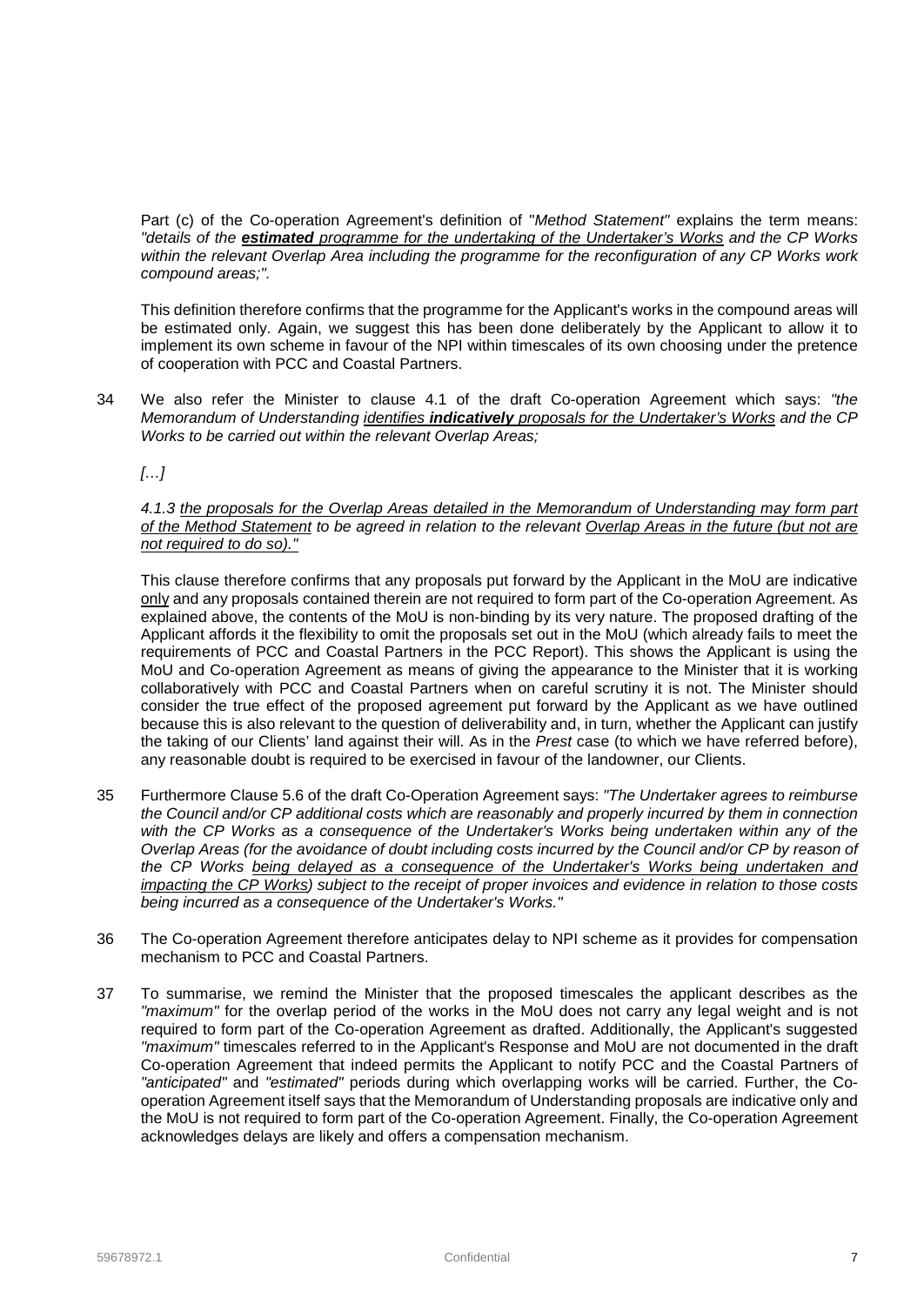### *Precedence of the Applicant's Proposed Development over the NPI Scheme*

- 38 In light of our Clients' analysis at paragraphs 29-34 above, were the Co-operation Agreement (as drafted) adopted; the effect would be to give the Proposed Development precedence over the current NPI programme of works.
- 39 The provision of the MoU evidences that the Applicant recognises that there is an issue regarding the overlapping of proposals with the NPI scheme for the protection of the citizens of Portsmouth. However, the MoU is not binding and the Co-Operation Agreement is drafted in a manner which provides no safeguards by which locals can ensure that their necessary defence works proceed unmolested by the Applicant's proposed national works running in parallel. The concern is that the Applicant will assert that a section 35 NSIP, trumps a mere local defence scheme notwithstanding that local citizens of Portsmouth will rely upon that flood defence measure to protect their lives and property. The Minister therefore has no binding safeguards from the Applicant that the citizens of Portsmouth will be appropriately protected.
- 40 Our evaluation is echoed in the submissions of PCC and Coastal Partners. We refer to paragraph 10.8 of the PCC Report where PCC and the Coastal Partners express concern that in light of physical constraints there may be unresolvable conflict between the Proposed Development and the NPI scheme meaning the Applicant would utilise its rights under the DCO to displace PCC and Coastal Partners and the NPI project would be fundamentally affected.

### *Additional relevant and important issues*

- 41 We note that at paragraph 3.11 of the Applicant's Response, the Applicant suggests it considered to secure co-operation through the issue of a unilateral undertaking but, for *"obvious reasons"*, an obligation securing the co-operation of parties needs to be multi-lateral to have sufficient effect. The Applicant therefore accepts it is not a landowner and thus cannot provide a DCO obligation. We refer to our previous submissions on this and remind the Minister that the benefits required to be secured (to justify the grant of a DCO) cannot be logically taken into account without prior guarantee of those benefits. The Applicant would therefore need the unilateral undertaking in place first before the Minister can take any benefit under it into account.
- 42 At paragraph 12 of the Applicant's Response it suggests the Co-operation Agreement can be finalised, subject to the provision of outstanding information by PCC and Coastal Partners. This is yet another example of the premature nature of this DCO application being premature (as has been submitted by our Clients and other parties throughout the Examination). The Applicant simultaneously suggests that a private contract cannot be reached with NGET regarding the alternative Mannington substation with its adjacent converter station site whilst at the same time asserting to the Minister that the absence of a cooperation agreement is not problematic. We remind the Minister that such private matters are not relevant to whether it is reasonable to conclude there is an alternative site (as opposed to how it might be operated in practice).
- 43 We remind the Minister that, to date, there has been no progress whatsoever on private agreement negotiations with our Clients since we last reported on this to the Examination (see paragraph 4 of our letter 25 January 2021 **[REP7-115]**). This illustrates how slow the Applicant is when it comes to private negotiations supporting the assertion made by PCC and Coastal Partners with regard to the NPI scheme.

### **ALTERNATIVE INTERCONNECTOR SITE AT MANNINGTON**

44 We refer to paragraphs 2.1 and 2.2 of the Applicant's Response which relate to the Supplementary Alternatives Chapter (" the **SAC**") **[REP1-152].** Chapter 5 of the SAC considered the national grid point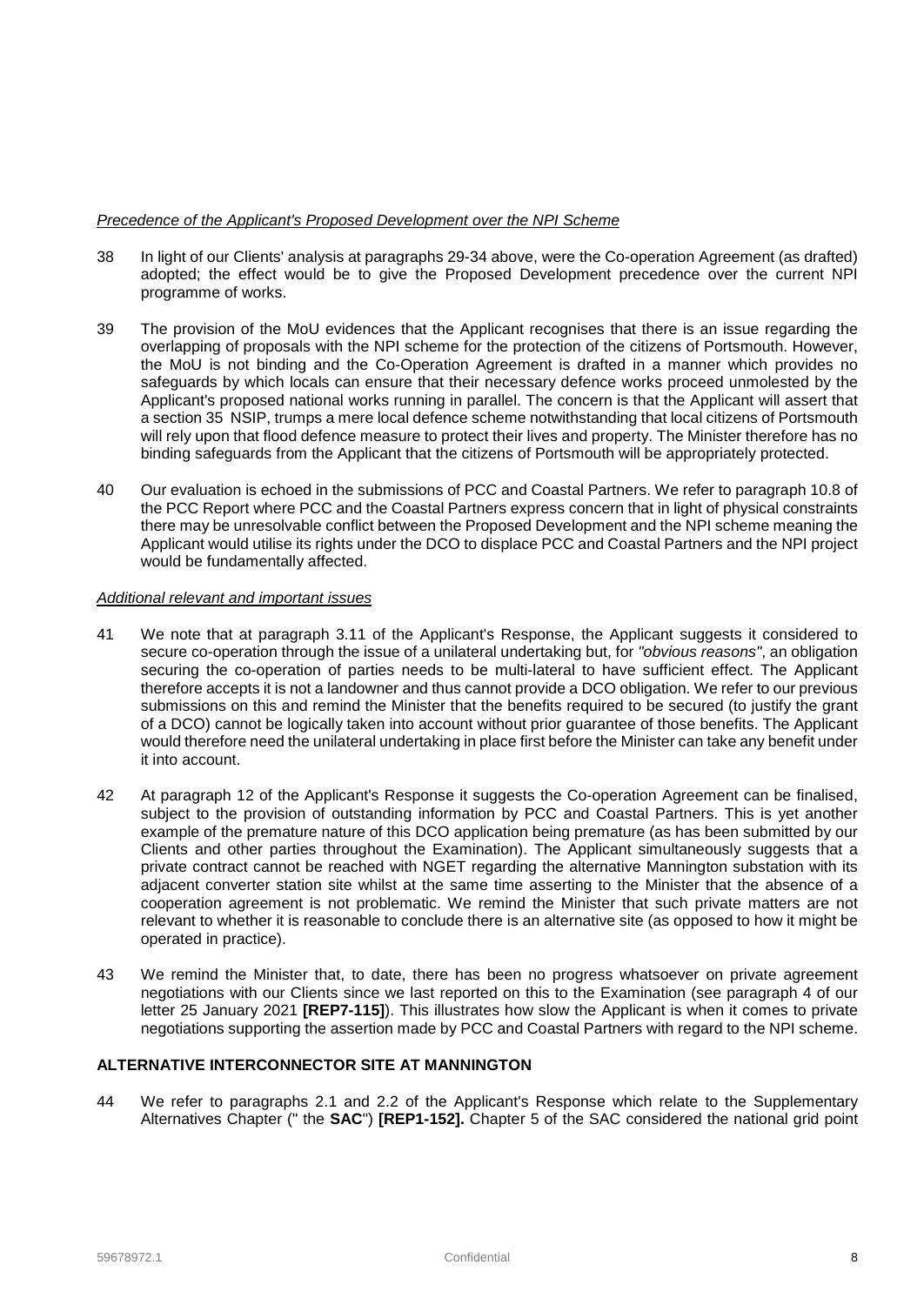connection. We remind the Minister of our Clients' submission dated 18 November 2021, and specifically Appendix D in relation to the Chapter 5 of the SAC.

- 45 At paragraphs 2.3 and 2.4 of the Applicant's Response, the Applicant suggests it submitted a request to NGET (now NG ESO) in December 2014 for a Feasibility Study covering a number of sites. The Study formed part of a Connection and Infrastructure Operations Note (CION) process used to identify a connection location following an application for a connection agreement. The Feasibility Study was prepared by NGET. The Applicant suggests the CION process is collaborative between developer, Transmission Operator and NGET and this is confirmed in a response submitted by NGET at Deadline 7C **[REP7-109]**. We have been *unable* to find a copy of the actual Feasibility Study in the application documents and it was not considered by the Examination by the ExA nor have our Clients' had the opportunity to consider it, nor, it appears, does the Minister have a copy of this document before him in evidence. Therefore, a decision by the Minister about this document would be made on the basis of the Applicant's assertion alone in its suggested undertaking of an alternative sites' assessment as above. In the context of a threatened CPO, the absence of such a document, but that is asserted to consider alternative sites, our Clients' land can only be taken against their will as a last resort after all other alternative sites have been excluded as potential alternatives. Further, the absence of the opportunity to carefully scrutinise such a Feasibility Study (including by it being kept out of Application) which would be prejudicial to our Clients. It remains surprising that the Applicant has deliberately kept from its application documents, kept from the ExA, kept from our Clients, and kept from the Minister a Feasibility Study relating to alternative sites to the taking of our Clients' land. We remind the Minister that in the *Prest* case (see below), the evidence of a doubt is required to be resolved in favour of the land owner where the land taker envisages compulsorily acquiring land – because such acquisition is a remedy of last resort in England and not a remedy of commercial convenience as the Applicant is treating it.
- 46 We refer to paragraph 2.6 of the Applicant's Response where the Applicant asserted that the Mannington Substation was not taken forward for system analysis following some kind of initial evaluation. The Applicant refers to details in a letter submitted by NG ESO dated 25 January 2021 to the Examination **[REP7-109]** which suggests options to the West of Lovedean all or nearly the same network reinforcements as a connection at Lovedean plus additional reinforcements to either get power to Lovedean or reinforcements to the west to Exeter substation. NG ESO explains these sites would likely have resulted in more overall reinforcements, but not no reinforcement, which would therefore lead to more environmental impact, and increased costs to the GB consumer. But there is no evidence of that increased cost to the consumer as opposed to NG ESO. We would request that the Applicant provide evidence of the additional environmental impacts and also the increased costs to the consumer as there is currently no evidence before the Minister of the same. We note that all alternatives would result in some reinforcement to the National Grid substation connection. There is, therefore, evidence of similar sites that remain not excluded for the siting of a convertor station to that location on our Clients' land. Applying the case of *Prest* (a copy of the judgment can be found at Appendix B of our Clients' submission dated 18 December) which requires that where there is uncertainty, any uncertainty needs to be resolved in favour of our Clients. The very existence of an alternative site requires (as a result of the application of *Prest*) for the alternative location to be chosen in preference to a compulsory land taking of the same to in order to safeguard against the CPO of our Clients' land. We have already identified alternative that reduces the CPO of our Clients' land. Therefore, if the Mannington site proves to be an alternative site then the Minister must chose the alternative site.
- 47 We also refer to paragraph 2.7 of the Applicant's Response where the Applicant explains its (subjective and) *preliminary* view on the situation of a site at Mannington's was that the share connection point with the Navitus Bay offshore wind farm raised (only) technical concerns. "Technical concerns" remains unexplained and seems to evidence the Applicant's recognised lack of experience in the electricity field. The Minister refused the DCO for Navitus Bay and as a result, the potential sharing of Mannington with another electrical input became and remains not relevant. The Mannington Substation will therefore not have congestion issues because Navitus Bay infrastructure will not be now connected. Therefore, the site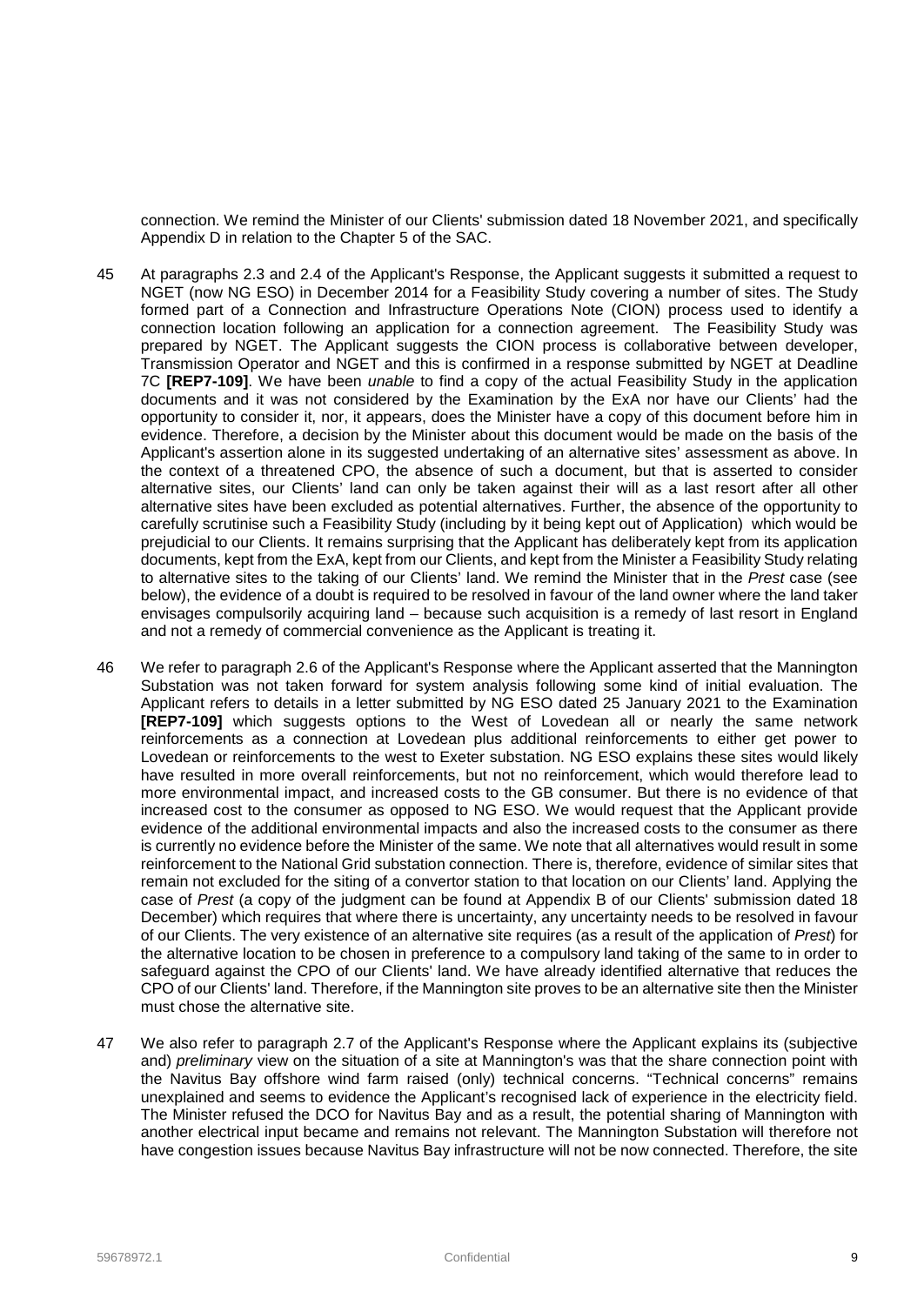at Mannington was and remains a reasonable, as in an *evidenced doubt,* alternative site. In line with the *Prest* case, such a reasonable doubt as an alternative to acquiring our Clients' land **must** , in law, be resolved in favour of the landowner and against the land taker. This is an aspect of ensuring that compulsory acquisition powers can only be granted as a last resort and in the *absence* of alternatives. Given the evidence existence (and thus, a reasonable basis for the same) of an alternative site at Mannington that remains not evaluated and not ruled out, there can only be a reasonable doubt for the Minister and his decision must therefore be in favour of our Clients as the party whose land is being taken. We also remind the Minister that CPO powers should only be used as a last resort.

- 48 The same analysis applies to the alternatives to permanent land take evidenced before the Minister in the Protective Provisions **[REP8-108]** submitted by our Clients, together with the unchallenged evidence of alternative temporary haul road provision during construction (and, theoretically) able to be further provided in the event of a future (as yet unevidenced) need, results to require the Minister, in law, to refuse consent for permanent land take from our Clients of any land for a haul road. No more is necessary nor objectively evidenced before the Minister as necessary. The Protective Provisions we have advanced, with executed development consent planning obligations relating to and enabling maintenance access, preclude, in law, permanent acquisition of our Clients' land (otherwise than to the North, in the demonstrable absence of alternative sites elsewhere, for the convertor station) otherwise than for temporary construction accessway over it, and after which that temporary accessway must be removed, their land restored to agricultural land, and the increased flood risk from the water course (that would otherwise result from a permanent accessway) would be avoided in line with the NPPF(2021) requirements of the sequential test.
- 49 Returning to the (undisclosed) evidence of an alternative site for the sonvertor station, at paragraphs 2.8 and 2.9 of the Applicant's Response it describes that as part of the systems analysis, NGET undertook costs benefit analysis in relation to the Bramley and Lovedean substations and that in addition to the Feasibility Study undertaken by NGET, the Applicant was running its own analysis of reasonable alternative connection points. At the same time as the Feasibility Study and the Applicant's own analysis, and before the outcome of that Study, the Applicant applied for the connection at Lovedean in October 2015 which was issued by NGET in February 2016 and signed by the Applicant in June 2016. Our Clients note that the Applicant's possession of a private connection agreement with National Grid at Lovedean is not relevant (it being private commercial agreement) save to demonstrate that the Applicant has avoided actively to exclude alternative sites due to its private commercial considerations and not as a result of what the law in *Prest* requires it (and now the Minister) to do. The principle of agreement for a connection already had, and has, been accepted by (the same) National Grid with regard to the Mannington Substation, thus there is no difference in relation to these private matters with regard to alternatives. Additionally, given the Applicant has no necessary French consent, this is not a situation where there is any urgency about concluding private terms.
- 50 We refer next to paragraphs 2.15 and 2.16 of the Applicant's Response where the Applicant asserts that it became aware the Navitus Bay connection agreement was no longer in place in January 2016 *following*  the issue of the final version of the (as yet undisclosed) Feasibility Study and *prior* to the issue of the CION in March 2016. The Applicant asserts that the Feasibility Study included some kind of 'cost benefit' analysis and to include the Mannington Substation in the shortlist of grid connection points at that stage would have required the Applicant to have restarted the Feasibility Study process which would resulted in 10-12 months of work meaning that, as a matter of mere convenience to the Applicant, the Applicant could not progress with regulatory and other submissions for the development in the DCO Application. We consider the approach and choices of the Applicant surprising – particularly given that it has no necessary French consents to enable ultimate delivery of its desired proposal – and because it has chosen to not rule out known alternative sites and to seek to use compulsory purchase powers as a remedy of first and not last resort. The Minister is reminded that *Prest* requires the Minister to rule out the existence of *evidenced* alternative sites (and as opposed to only ruling out "suitable" alternative sites, because "suitable" is not the test in *Prest*).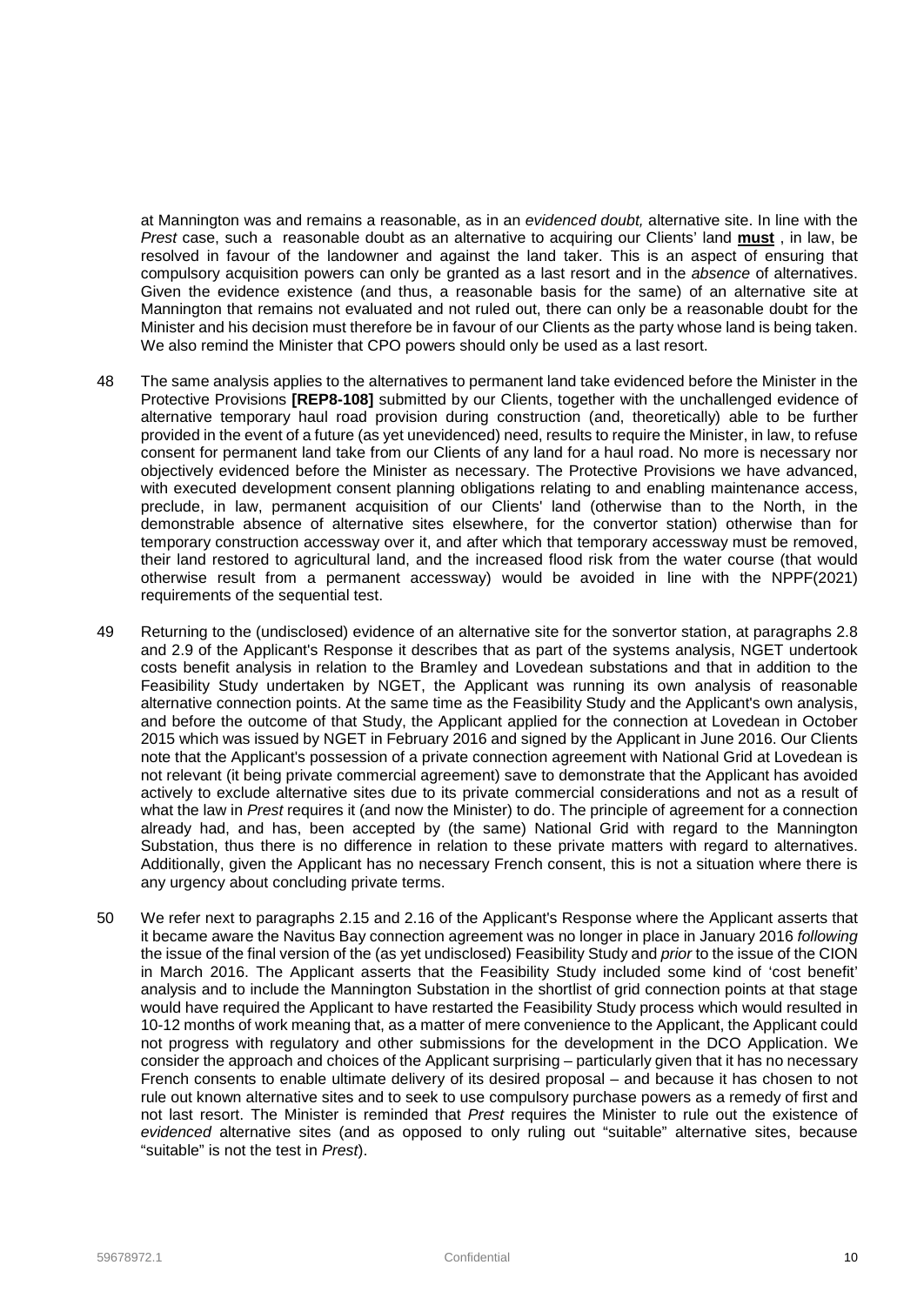- 51 Additionally the Applicant asserts that the positioning of the Proposed Development in the sequence of the *list* of future connections would have been, and would be, lost if it considered and evaluated so s to exclude Mannington site as an alternative location for its Convertor Station. The Applicant asserts also that the effect on the Proposed Development would be to significant delay and (private) commercial disadvantage as well as cost in the form of NGET's fees and costs to the Applicant. We submit to the Minister that the Applicant's assertions are very surprising indeed and would set a dangerous precedent in the DCO sphere as well as in the sphere of compulsory acquisition law. The evidence from the Examination Hearing is the opposite of any pressing need for the Proposal because it cannot deliver any electricity unless and until the French consent (if at all) a connection on mainland Europe. We would remined the Minister that the private location of the Proposal on some kind of "list" document is not relevant to the considerations of taking our Clients' land against their will because the list does not relate to the land and is immaterial. The assertion by the Applicant of increased cost to it is understandable given that it continues to trade insolvent and so cannot bear costs (nor blight nor compensation costs nor costs awards resulting from its Application through the DCO process) but these cost matters are private commercial matters that cannot be relevant to the considerations capable of justifying the taking of our Clients' land against their will. Rather, these factors are immaterial. The Applicant has, to date, failed to demonstrably rule out the alternative site at Mannington for the Convertor Station and has disabled the Minister from himself evaluating that alternative. The current situation mirrors that in *Prest* where the Court of Appeal quashed the order confirmed by the Minister because he had not excluded the availability of alternative sites. We invite the Minister to read closely *Prest* and its requirements that the common law places into the Minister as constitutional safeguards against the taking of land from a landowner.
- 52 The Applicant also asserts that its Feasibility Study *costs* would also have been abortive. Such an assertion is not relevant and is irrelevant. It demonstrates by inference that the Applicant is well aware that the Mannington site is an alternative site to the Convertor Station desired to be situated on our Clients' land against their will. Here the Applicant has provided a (another) 'list' of timing and private commercial reasons for it to choose out of commercial convenience its use of the Mannington Site. The Applicant failed to include Mannington in its shortlist of grid connection points and thus excluded Mannington from consideration and evaluation by the Minister also. On the basis that National Grid Electricity Transmission PLC is also the registered proprietor of the freehold of Mannington Substation (Land Registry title number DT360491) and is the owner of the Lovedean Substation and has previously accepted the a converter station connection to Mannington and the principle of a connection at Lovedean it is difficult to see how NGET would not agreed similar terms at Mannington **if approached on terms** by the Applicant. Additionally, the (again) private commercial (so-called) "reasons" put forward by the Applicant here are not relevant to a section 35 NSIP and also the *Prest* case. The relatively small private costs described by the Applicant underscores the lack of its current financial status and financial standing, and its financial precariousness, that the Applicant has and continues to have. To date we have not seen any evidence the Applicant can fund this scheme and refer the Minister to our submissions at Deadlines 6, 7, 7c and 8 of the Examination Timetable (Examination Library references: **REP6-138, REP7-116, REP7C-031** and **REP8-094**). Rather, this is a purely speculative DCO application in which the Applicant company is demonstrably unable to bear the costs of a refusal of a DCO and likely (if not already) to be bankrupted by a refusal. The Minister appears to have accepted our representations on funding having asked no further questions on that topic. We submit that the Minister not set a dangerous precedent for bank rolling bankrupt companies of straw through use of the DCO process as a kind of financial bagatelle.
- 53 At paragraph 2.17 of the Applicant's Response it asserts it took the view there would need to be a *"convincing justification"* for why Mannington may have been preferable. This inverts the burden of proof and unlawfully so. The landowner is not required to prove anything. The burden of proving the basis for acquisition powers remains exclusively on the Applicant company. We remind the Minister to closely read *Prest* and again of the importance of the *Prest* case which requires hat where there is a reasonable doubt regarding whether land taken against an owner's will then the doubt **must** be resolved in favour of the landowner against the land taker. Therefore, the subjective views of the Applicant as to the needing a *"convincing justification"* both subvert legal safeguards and also apply a subjective view of the land taker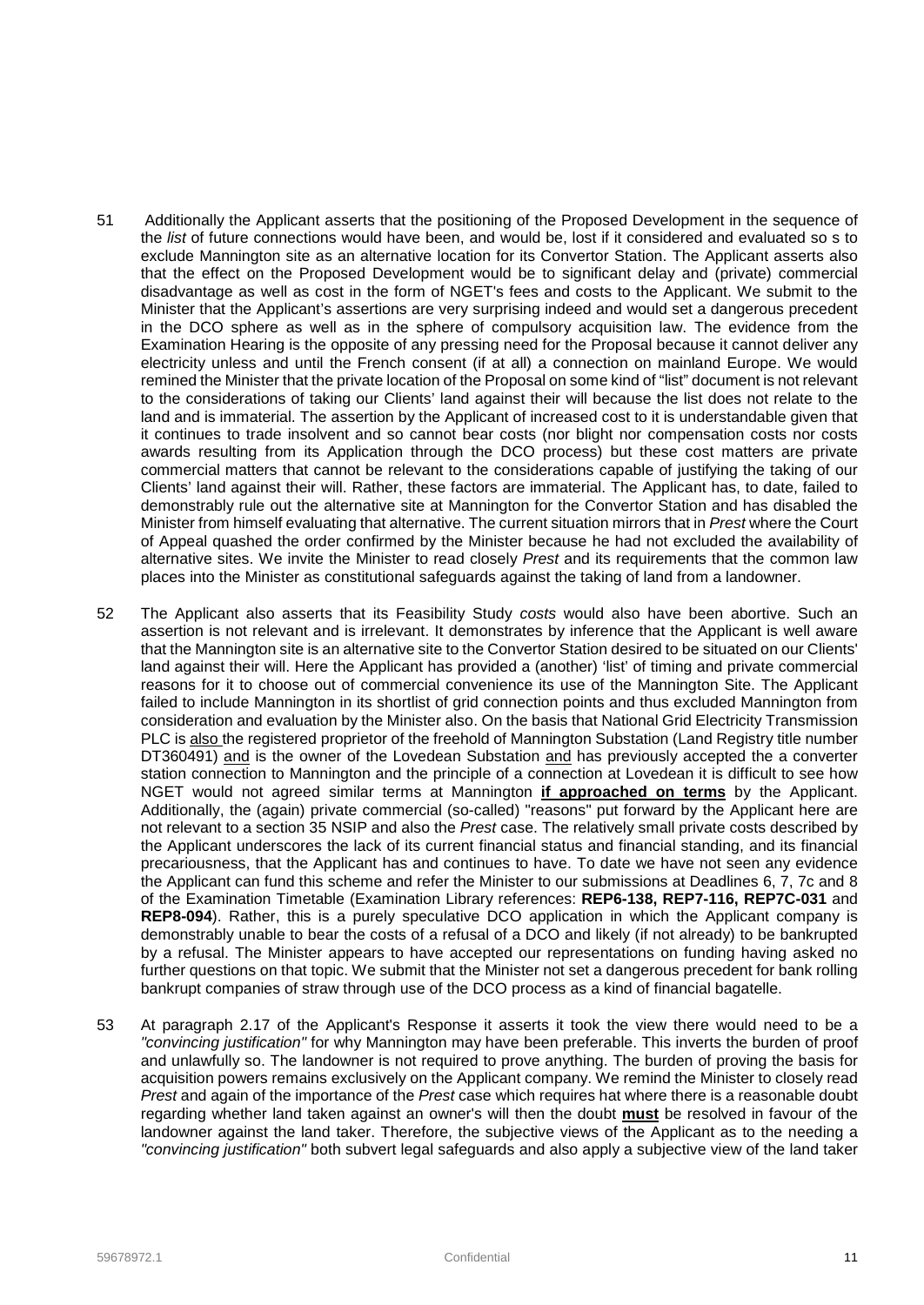for not evaluation as required alternative sites and to exclude them in order to be able to rely on CPO powers be sought. We remind the Minister that CPO powers should only be used as a last resort.

- 54 We refer to paragraph 2.19 of the Applicant's Response where the Applicant suggests it was aware that potential Jurassic Coast landfall locations were not preferable to those for a grid connection to Lovedean. We have seen no evidence of (if which is not evidenced), the Mannington site would require landfall on such a Coastline and nor is there any before the Minister. The Applicant asserts that it would have been necessary for submarine cables to be *longer* than to a landfall location at Lovedean and that the cables would also have had to cross the English Channel shipping lane, the IFA2 Interconnector and be subject to additional constraints resulting from difficult subsea conditions and increased environmental protection. We consider that the increased length of a small diameter cable cannot possibility begin to be a justification for not looking at an alternative site and instead again underscores the real financially precarious nature of the Applicant company if it is genuinely 'concerned' at the increased price of a little more cable length that it already envisages crossing the whole England Channel. Again, the financial standing and situation of the Company is a relevant and important consideration here under section 104 of the PA 2008 that militates against a grant of the DCO because it is evidently highly speculative and the DCO process appears to be being used to lift an opaque company of straw out of bankruptcy.
- 55 Again, applying the case of *Prest,* the provision of cross channel cables and subsea conditions appears not dissimilar wherever a cross channel cable may be situated along the coast of the English Channel. Whether or not Mannington required a connection that traversed a Jurassic Coast location, this was not a hurdle that the promoters of Navitus Bay DCO saw as insurmountable to the provision of their connector cable under the sea, over the beach, to Mannington and to the converter station site. Indeed that appears preferable to considerable disruption for a considerable period to the citizens of Portsmouth and to our Clients and without any guarantee of the asserted "significant public benefits" being actually provided to that public, for example, by means of a binding DCO obligation.
- 56 Finally, we refer to paragraph 2.20 of the Applicant's Response where it asserts it was not reasonable or necessary for it to consider the Mannington site as the grid connection point following the completion of the Feasibility Study. We disagree. See Prest. Prest requires the Applicant to rule out alternative sites and instead the Applicant has accelerated a private agreement to avoid its own evaluated and excluding of an objectively alternative site. Our Clients agree with the Minister that the Mannington Converter Station site remains an alternative site that has not been evaluated by the Applicant as land taker on material that is before the Minister to enable him to **rationally** (as in, evaluate on and exclude based on relevant evidence proven by the Applicant) conclude that CPO powers are justified here. The case of *Prest* requires that the DCO cannot include CPO powers as they have not been objectively demonstrated to be a remedy of *last resort* as opposed to a commercial preference of first resort.
- 57 As far as not including CPO in the DCO informs whether or not the converter station may be delivered within a 5 year period, submissions have been made by our Clients and others that an operational converter station will also require consent from France in order to become operational and there is no sight of that occurring in the foreseeable future. Therefore, there remains a lot of time to make a further DCO application to situate the convertor station at Mannington, whilst simultaneously seeking still necessary French consents. The Applicant (who bears the exclusive burden of proving CPO powers can be objectively justified) has not (and cannot) discharge that burden on the objective evidence chosen to be put before the Minister and the evidence chosen to be excluded from the Minister's hand.
- 58 We respectfully submit that: a) the CPO powers be refused; b) the DCO be refused for want of CPO powers; c) the Minister find that the Applicant has failed to discharge the burden of proof on it to show that CPO powers are a remedy of last resort as required by the law; c) the Minster award our Clients' their costs of their Objection in the usual way and ensure that the Applicant has the (onshore) funds to satisfy the same.